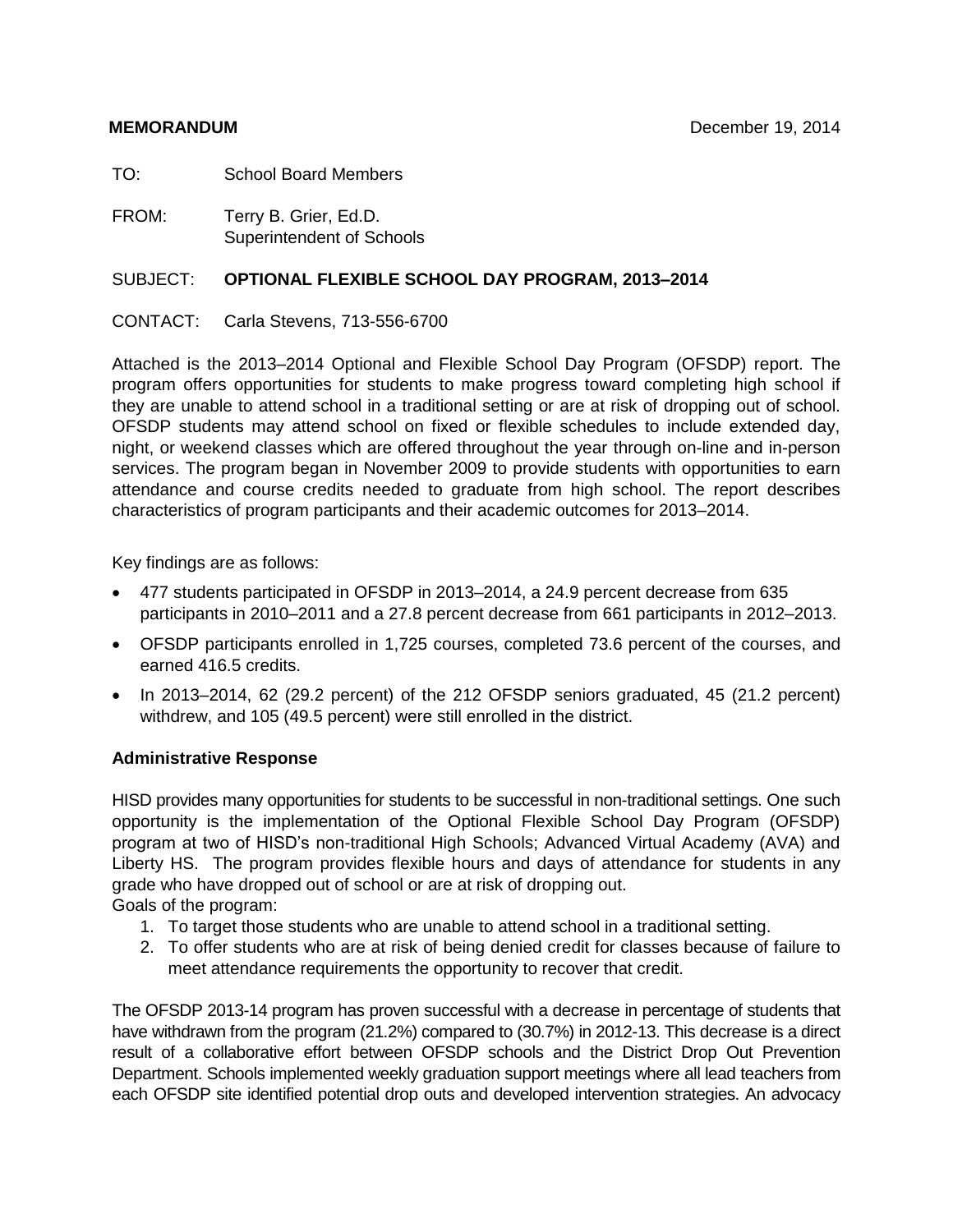program, Scholar Centric, was implemented to provide support and mentoring to students who are at risk of dropping out. The program was based on the individual needs of the students and teachers provided guidance on academic performance and improvement. Teachers continued to engage with their students through social media and other forms of communication and outreach. Weekly visits were conducted at home, at job sites, and within the community to ensure that students stayed on track and that other students were recovered. The district provided additional support to these schools with strategic drop-out prevention initiatives such as:

- 1. Districtwide-Grads Within Reach Walk
- 2. Promotion of Youth Watch on each school campus
- 3. TAKS tutoring

Success of this program cannot be measured and quantified in numbers alone. This program provides students with a second opportunity to be successful when all other efforts have failed.

Should you have any further questions, please contact Carla Stevens, Assistant Superintendent of Research and Accountability, at 713-556-6700.

Tung B. Quin

CJS:njk Attachment

cc: Superintendent's Direct Reports Kelly Cline Beatrice Marquez Chief School Officers Susan Kaler Justin Fuentes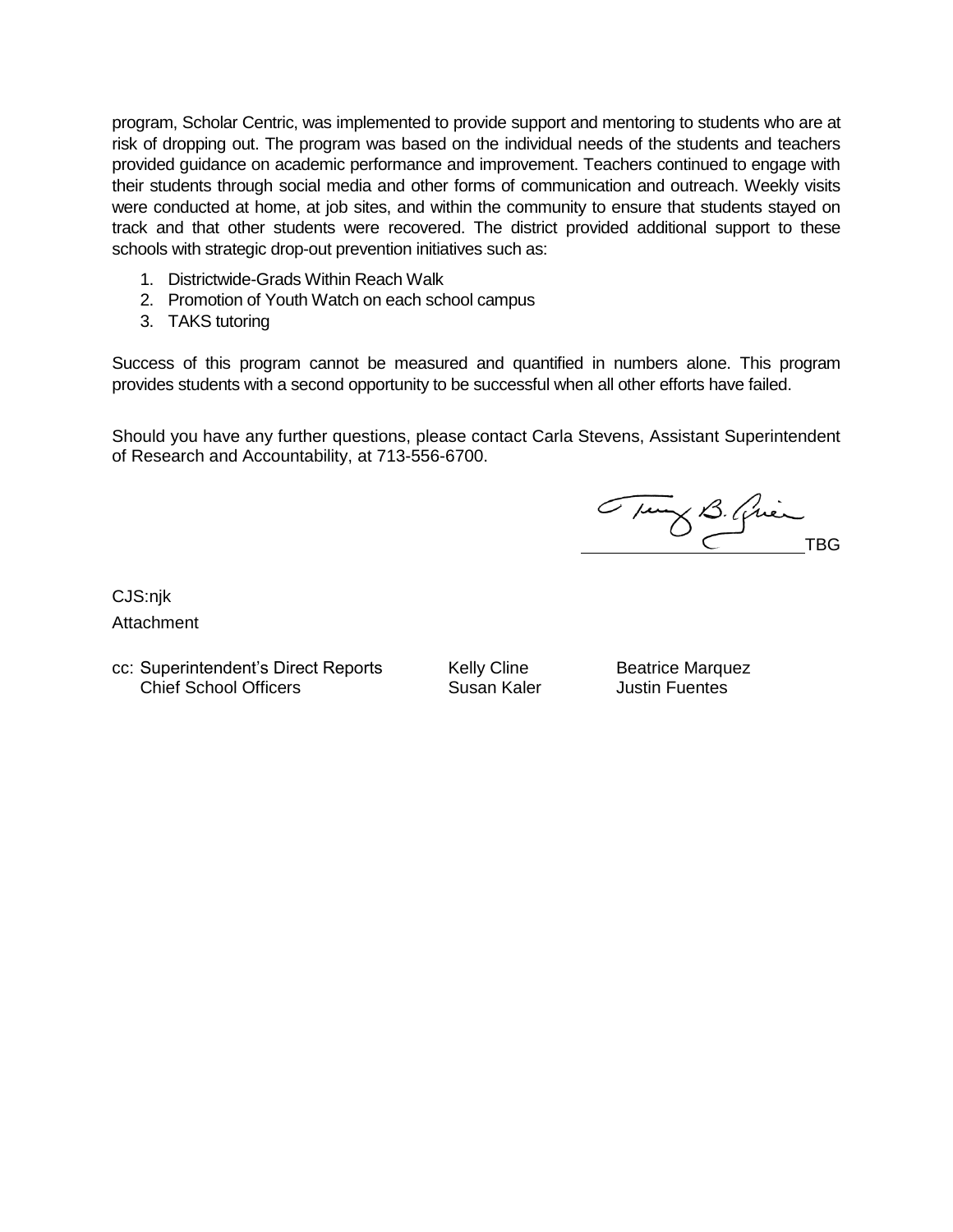# **Houston Independent School District**

# **RESEARCH** Educational Program Report

**OPTIONAL FLEXIBLE SCHOOL DAY PROGRAM (ofsdp) 2013 – 2014** 

# HISD Research and Accountability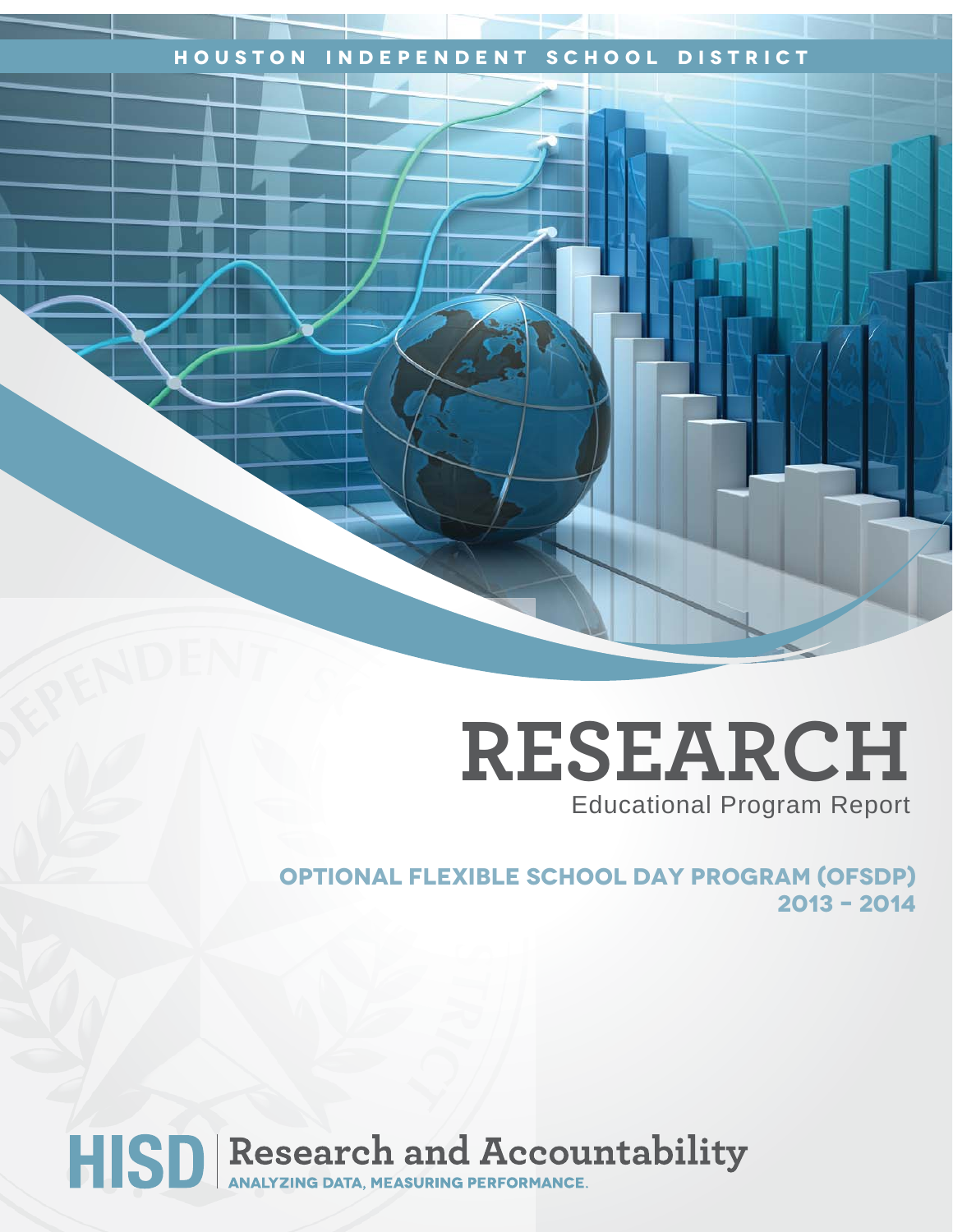

# **2014 Board of Education**

**Juliet Stipeche** President

**Rhonda Skillern-Jones** First Vice President

**Manuel Rodriguez, Jr.** Second Vice President

**Anna Eastman Secretary** 

**Wanda Adams** Assistant Secretary

**Michael L. Lunceford Paula Harris Greg Meyers Harvin C. Moore**

**Terry B. Grier, Ed.D.** Superintendent of Schools

**Carla Stevens** Assistant Superintendent Department of Research and Accountability

**Ngozi J. Kamau, Ph.D.** Research Specialist

**MaryAnn Coleman** Intermediate Applications Developer

**Harry M. Selig**

Research Manager **Houston Independent School District** Hattie Mae White Educational Support Center 4400 West 18th StreetHouston, Texas 77092-8501

#### **www.HoustonISD.org**

It is the policy of the Houston Independent School District not to discriminate on the basis of age, color, handicap or disability, ancestry, national origin, marital status, race, religion, sex, veteran status, political affiliation, sexual orientation, gender identity and/or gender expression in its educational or employment programs and activities.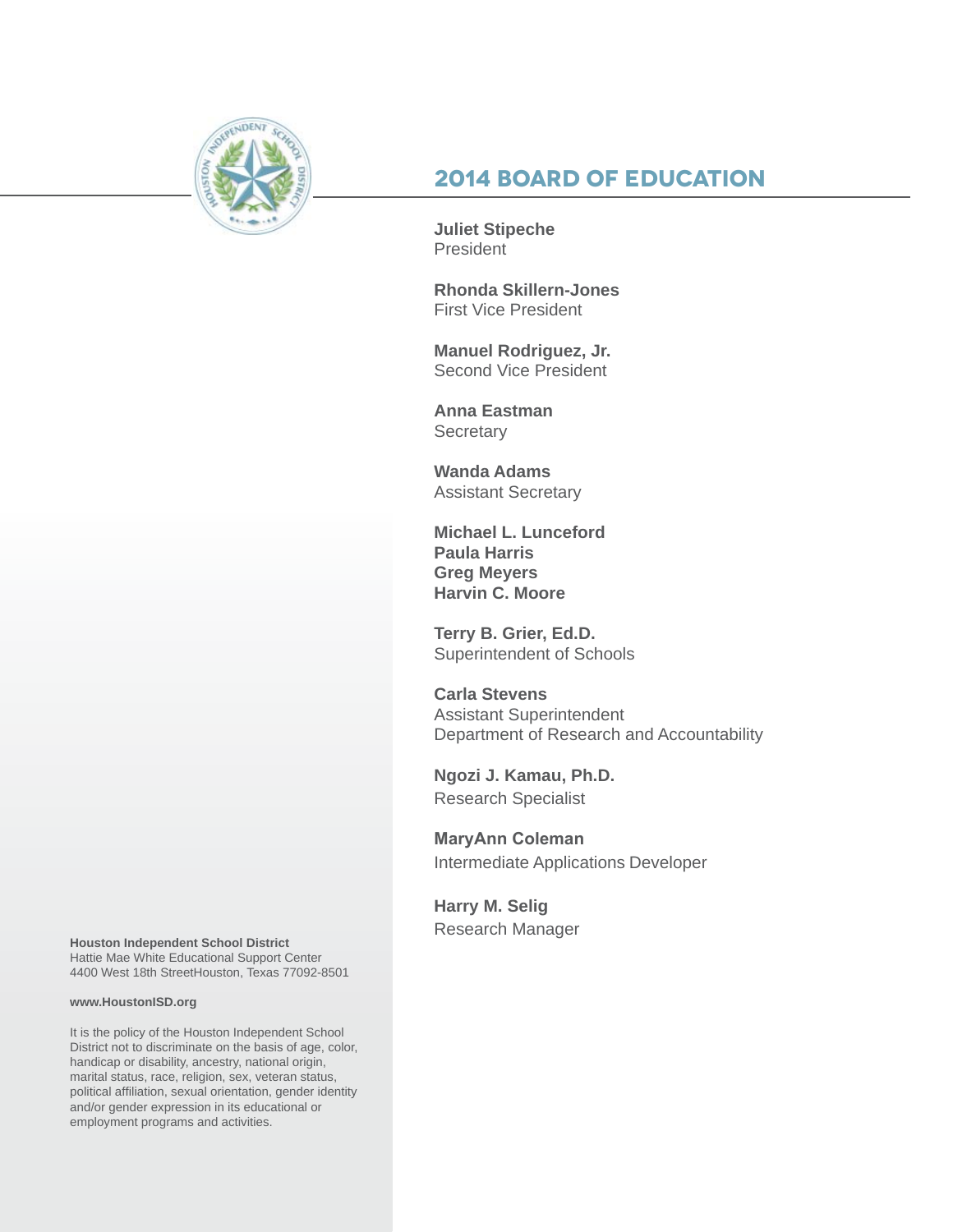# **OPTIONAL FLEXIBLE SCHOOL DAY PROGRAM (OFSDP) 2013–2014**

# **Introduction**

The Optional Flexible School Day Program (OFSDP) is approved by the Texas Commissioner of Education and is offered by the Houston Independent School District (HISD) to provide students with flexible school hours and days of attendance. Students in any grade who meet one of the following criteria are eligible to participate under Texas Education Code (TEC) §29.0822:

- The student has dropped out of school or is at risk of dropping out of school, as defined by TEC, §29.081.
- The student participates in an approved early college high school plan.
- The student attends a campus implementing an innovative redesign under a plan approved by the commissioner of education.
- The student will be denied credit for one or more classes in which the student has been enrolled as a result of attendance requirements under the Texas Education Code, §25.092.

To meet their individualized needs, OFSDP participants may receive instruction and earn time for their attendance through the OFSDP or the regular school program, alternately. Average daily attendance (ADA) funding is provided through OFSDP for students who would otherwise not be eligible for funding because they attend school for less than a minimum of two hours per day, five days a week. The goal of the program is to improve the graduation rates for students who are in danger of dropping out of school or who have dropped out or who are behind in core subject courses. The program provides students with opportunities to earn attendance and course credits if they are unable to attend school in a traditional setting or are at risk of being denied course credit due to unmet attendance requirements. OFSDP students may attend school on fixed or flexible schedules to include extended day, night, or weekend classes which are offered throughout the year for original course credit or credit recovery.

Participation in the program was approved by the HISD Board of Education on November 12, 2009 with an effective date of November 13, 2009. The program has no cost or staffing implications for the district and directly supports HISD's Core Initiative 3: Rigorous Instructional Standards and Supports – Focus #1: Providing equity in access to high-quality educational programs and instruction. The Commissioner of Education's approval for program continuation is contingent upon the demonstrated success of the program in HISD. This report provides data regarding the program's success.

# **Methods**

#### **Data Collection and Analysis**

• HISD's Federal and State Compliance department personnel identified the 2013–2014 OFSDP participants and campuses. Data elements include program enrollment for 2010–2011 through 2013–2014, 2012–2013 and 2013–2014 student demographics, and course enrollment and completion, credits earned, attendance, withdrawal, and graduation records for 2013–2014. Data for district and OFSDP students were extracted from the HISD's Public Education Information Management System (PEIMS), Chancery Student Information System (Chancery) Ad Hoc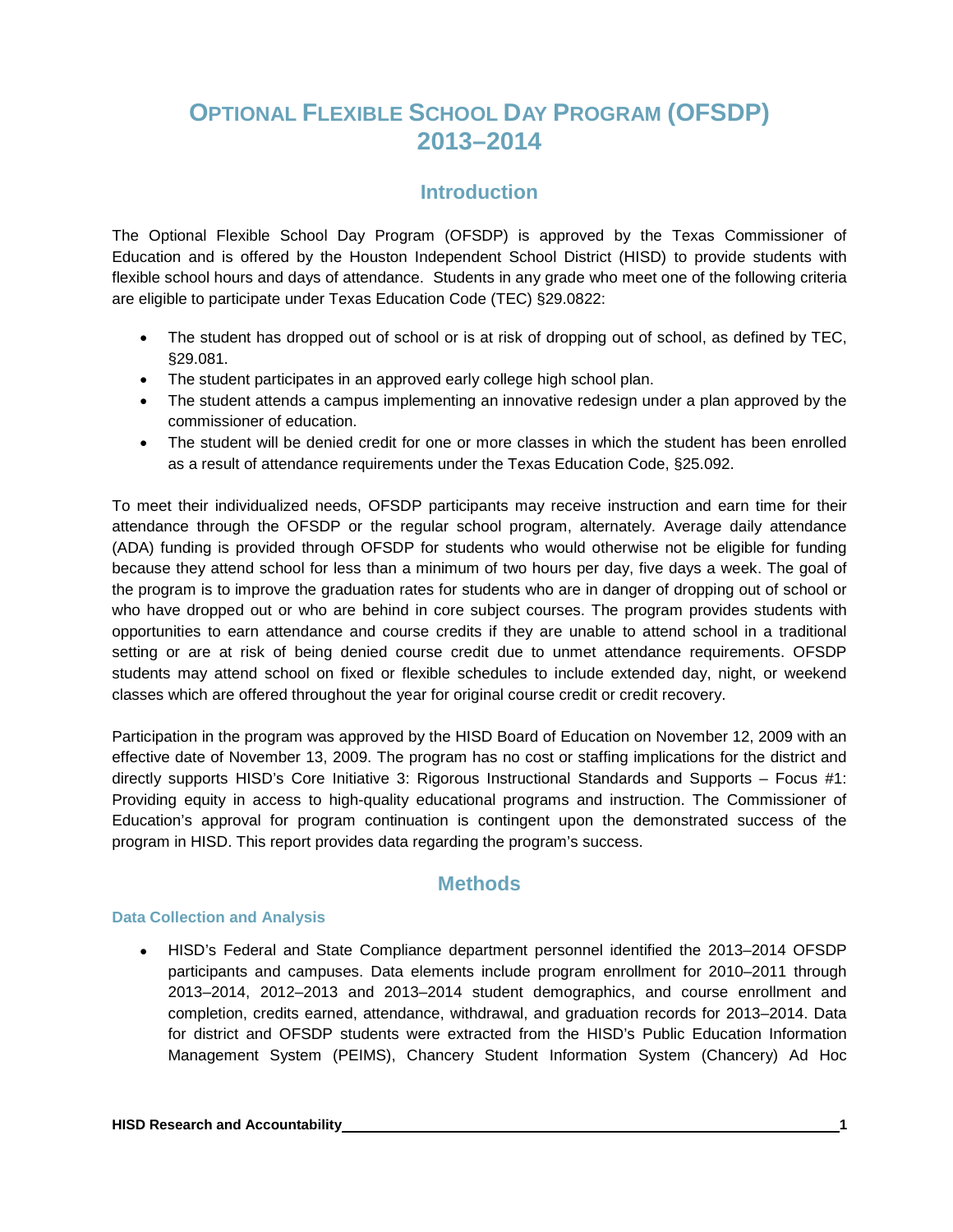(Cognos), Chancery Historical Grade Records 2014–2015 (for the 2013–2014 Regular and Summer School terms), 400-Basic Attendance Record, 500-Flexible Attendance Data Record, and Chancery dbo\_SUP databases.

- Texas Education Agency's Secondary School Guidelines for the Foundation Curriculum 2012– 2013 were used to determine core content courses and other course designations. Using the Chancery Historical Grade Records for the 2013–2014 Regular and Summer School terms, course enrollment was determined by the total number of unduplicated courses per student included in the files. The course completion rate was determined by the number of courses for which students earned course credit (which resulted from achieving an average course grade of 70.0 or better and not exceeding the course absence limit of 10% of the days scheduled for the course) divided by the number of courses in which the students were enrolled. Course credit earned was determined by the total course credits received by OFSDP students for the courses in which they were enrolled. ADA was calculated using the standard Student Attendance Formula with the 400 Record and extracted from the 500 Record.
- Four years of enrollment data and one or two years of results for other program outcomes are presented.

## **Results**

• During 2013–2014, 477 HISD students participated in OFSDP. This was a 24.9 percent decrease from the 635 participants in 2010–2011, the first full year of program implementation, and a 27.8 percent decrease from 661 participants in 2012–2013 (**Figure 1**).



**Figure 1. Optional Flexible School Day Program enrollment, 2010–2011 through 2013–2014**

• **Table 1** (page 3) presents the proportions of students in grades 9–12 across the district by race/ethnicity and of program participants by school. Nearly all OFSDP participants (475 or 99.6 percent) attended the Advanced Virtual Academy and the balance (2 or 0.4 percent) attended Liberty High School. Among the participants, 58.7 percent were Hispanic, 36.7 percent were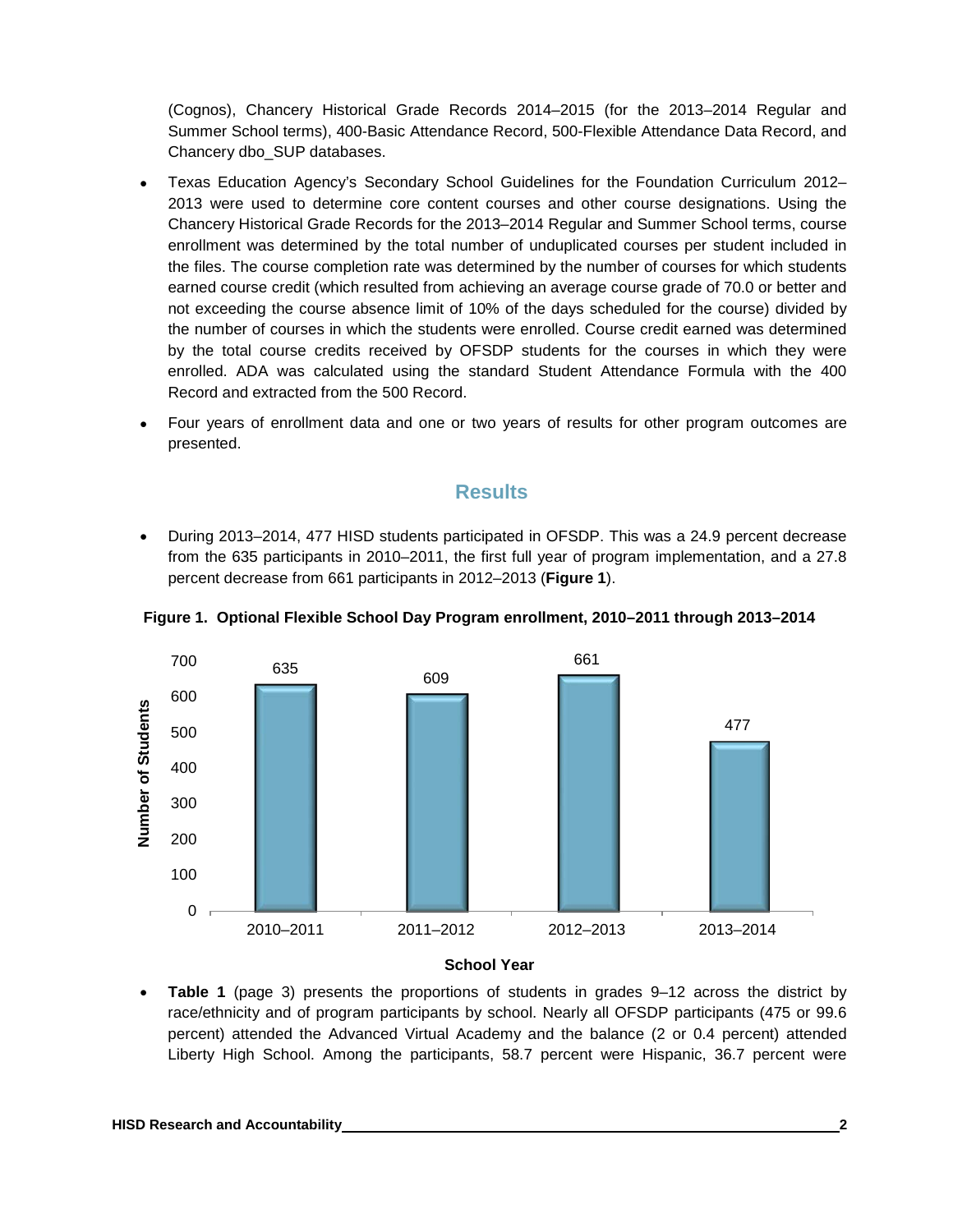African-American, 3.6 percent were White, 0.8 percent was Asian, and 0.2 percent was Native American. No students were identified with two or more races.

• When compared to students across the district, Asian, Hispanic, and White students among OFSDP's participants were under-represented by 3.1, 1.3, and 4.5 percentage points, respectively. In contrast, African American students were over-represented among OFSDP participants by 9.5 percentage points and Native American students were equally represented among OFSDP participants and students across the district.

**Table 1. Number and Percent of Optional Flexible School Day Program Participants by**  School and Race/Ethnicity and HISD Grades 9-12 Students by Race/Ethnicity, **….…......2013–2014** 

|                                                       | Asian |           | African<br>American                                                                                         |      | Hispanic    |         | <b>Native</b><br>American |     | White       |      | Two or<br>More<br>Races |   | Total                    |
|-------------------------------------------------------|-------|-----------|-------------------------------------------------------------------------------------------------------------|------|-------------|---------|---------------------------|-----|-------------|------|-------------------------|---|--------------------------|
|                                                       | N     | %         | N                                                                                                           | $\%$ | N           | %       | N                         | %   | N           | $\%$ | N                       | % | N                        |
| Advanced Virtual<br>Academy                           | 4     | 0.8       | 175                                                                                                         | 36.8 | 278         | 58.5    |                           | 0.2 | 17          | 3.6  |                         |   | 475                      |
| Liberty HS                                            |       |           |                                                                                                             |      |             | 2 100.0 |                           |     |             |      |                         |   | $\mathbf{2}$             |
| <b>Total OFSDP</b>                                    |       | $4 \t0.8$ | 175                                                                                                         | 36.7 | 280         | 58.7    |                           | 0.2 | 17          | 3.6  |                         |   | 477                      |
| HISD %<br><b>(Grades 9-12)</b><br>$\bigcap$ $\bigcap$ | 1.829 |           | 3.9 12,625<br>$Q_{i+1}$ , $Q_{i+1}$ , $Q_{i+1}$ , $Q_{i+1}$ , $Q_{i+1}$ , $Q_{i+1}$ , $Q_{i+1}$ , $Q_{i+1}$ |      | 27.2 27,877 |         | 60.0 114                  |     | $0.2$ 3,754 |      |                         |   | $8.1$   283 0.6  46, 482 |

Sources: Chancery, October 24, 2014; PEIMS 2013–2014

Note: Data for 20 OFSDP students were not available (N/A).

**Figure 2** presents comparative data on the proportions of OFSDP students by race/ethnicity in 2012–2013 and 2013–2014. In both years, more than 90 percent of the students were Hispanic or African American. From 2012–2013 to 2013–2014, there was a small decrease in the proportion of African-American students (0.7 percentage point) and small increases in Asian (0.1 percentage point), Hispanic (0.5 percentage point), and White participants (0.7 percentage point).

#### **Figure 2. Percentage of Optional Flexible School Day Program participants by race/ethnicity, 2012–2013 and 2013–2014**

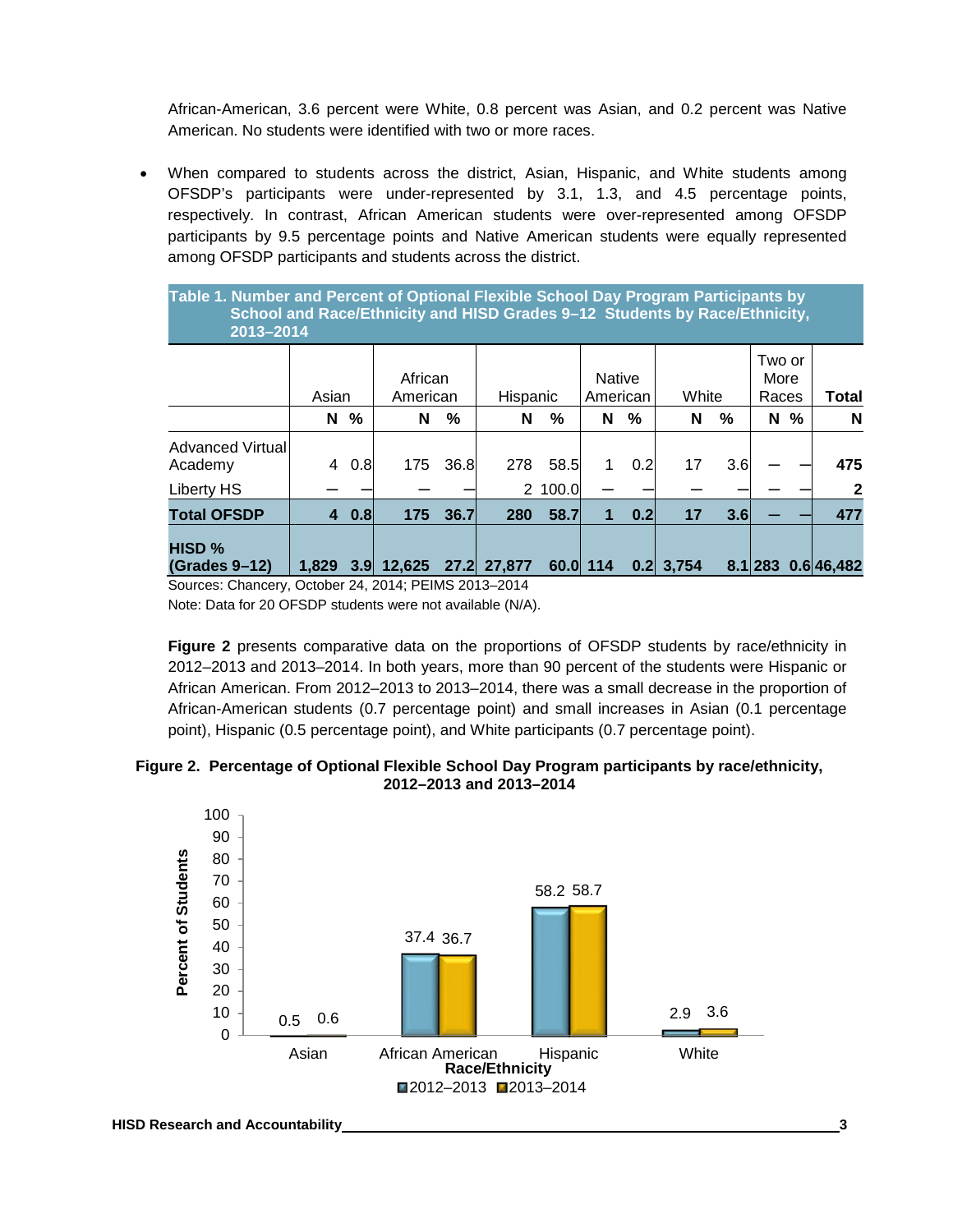• **Table 2** presents available data for the number and percentage of economically disadvantaged OFSDP participants by school and of students in grades 9–12 across the district. Overall, on average economically disadvantaged OFSDP participants (69.0 percent) were under-represented by 5.2 percentage points when compared to economically disadvantaged students in grades 9–12 across the district (74.2 percent).

|                                 | Table 2. Number and Percent of Economically Disadvantaged Optional<br><b>Flexible School Day Program Participants by School and HISD</b><br>Students Grade 9-12, 2013-2014 |                                   |      |  |  |  |  |  |  |
|---------------------------------|----------------------------------------------------------------------------------------------------------------------------------------------------------------------------|-----------------------------------|------|--|--|--|--|--|--|
| <b>School</b>                   | <b>Participants</b>                                                                                                                                                        | <b>Economically Disadvantaged</b> |      |  |  |  |  |  |  |
|                                 | N                                                                                                                                                                          | N                                 | %    |  |  |  |  |  |  |
| <b>Advanced Virtual Academy</b> | 475                                                                                                                                                                        | 328                               | 69.1 |  |  |  |  |  |  |
| Liberty HS                      | 2                                                                                                                                                                          |                                   | 50.0 |  |  |  |  |  |  |
| <b>Total OFSDP</b>              | 477                                                                                                                                                                        | 329                               | 69.0 |  |  |  |  |  |  |
| HISD Grades 9-12                | 46,482                                                                                                                                                                     | 34,502                            | 74.2 |  |  |  |  |  |  |

Sources: Chancery, October 24, 2014; PEIMS 2013–2014

**Table 3** displays the distribution of participants by age and grade level. Participants' ages ranged from 17 to 26, with a modal age of 19, followed by age 20. A total of 43.0 percent of the students were between the ages of 17 and 19. A total of 37.7 percent of the students were between the ages of 20 and 21. A total of 19.3 percent of participants were over 21 years of age.

| Table 3. Number and Percent of Optional Flexible School Day Program Participants by Age*<br>and Grade Level, 2013-2014 |                |      |      |      |      |     |     |     |     |     |       |                |
|------------------------------------------------------------------------------------------------------------------------|----------------|------|------|------|------|-----|-----|-----|-----|-----|-------|----------------|
| Age                                                                                                                    |                |      |      |      |      |     |     |     |     |     |       |                |
| Grade                                                                                                                  | 17             | 18   | 19   | 20   | 21   | 22  | 23  | 24  | 25  | 26  | Total | <b>Percent</b> |
| 9                                                                                                                      |                | 3    | 10   | 10   | 5    | 3   | 2   | 2   |     | ۰   | 36    | 7.5            |
| 10                                                                                                                     |                | 17   | 25   | 18   | 16   | 5   | 3   | 4   | 3   | ۰   | 92    | 19.3           |
| 11                                                                                                                     | ۰              | 29   | 43   | 27   | 16   | 11  | 4   | 3   | 2   | 2   | 137   | 28.7           |
| 12                                                                                                                     | $\blacksquare$ | 29   | 47   | 56   | 32   | 15  | 8   | 9   | 9   | 7   | 212   | 44.4           |
| Total (N)                                                                                                              | $\mathbf{2}$   | 78   | 125  | 111  | 69   | 34  | 17  | 18  | 14  | 9   | 477   | 99.9           |
| Total (%)                                                                                                              | 0.4            | 16.4 | 26.2 | 23.3 | 14.5 | 7.1 | 3.6 | 3.8 | 2.9 | 1.9 | 100.0 |                |

Source: Chancery, October 24, 2014

\*Age as of September 1, 2013; Percentages may not total 100 due to rounding.

• The largest percentage of participants were in the twelfth grade (44.4 percent), followed by 28.7 percent in the eleventh grade, 19.3 percent in the tenth grade, and 7.5 percent in the ninth grade (Table 3).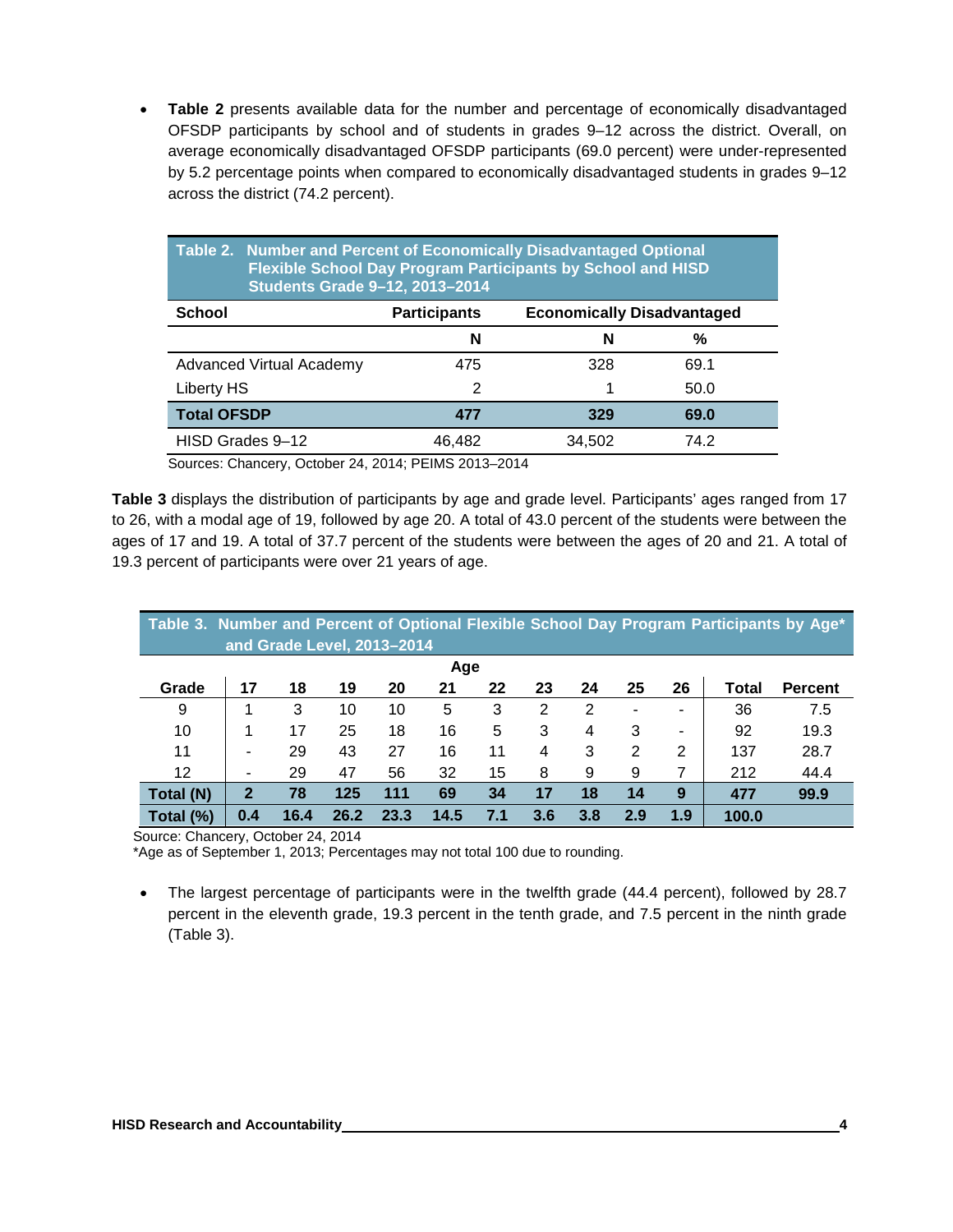• Unlike the district's students' demographics, the proportion of female OFSDP participants was slightly larger than its proportion of male participants by 1.0 percentage point, with 241 or 50.5 percent females among the 477 OFSDP students (**Table 4**).

| Table 4. Number and Percent of Optional Flexible School Day Program Participants by Gender<br>and School and HISD Grade 9-12 Students by Gender, 2013-2014 |        |               |                      |      |        |  |  |  |  |
|------------------------------------------------------------------------------------------------------------------------------------------------------------|--------|---------------|----------------------|------|--------|--|--|--|--|
| <b>School</b>                                                                                                                                              |        | <b>Female</b> | <b>Male</b><br>Total |      |        |  |  |  |  |
|                                                                                                                                                            | N      | %             | N                    | %    | N      |  |  |  |  |
| Advanced Virtual Academy                                                                                                                                   | 240    | 50.5          | 235                  | 49.5 | 475    |  |  |  |  |
| Liberty HS                                                                                                                                                 |        | 50.0          |                      | 50.0 |        |  |  |  |  |
| <b>Total</b>                                                                                                                                               | 241    | 50.5          | 236                  | 49.5 | 477    |  |  |  |  |
| HISD Grades 9-12                                                                                                                                           | 22.673 | 48.8          | 23,809               | 51.2 | 46,482 |  |  |  |  |

Sources: Chancery, August 19, 2014; PEIMS 2013–2014

• **Table 5** presents data on the enrollment status of the 477 OFSDP participants by school. As of August 19, 2014 (after the 2014 summer session), 68 or 14.3 percent of the students had graduated from an HISD high school. A total of 135 or 28.3 percent of the students had withdrawn from HISD and 274 or 57.4 percent of participating students were still enrolled in the district.

| Table 5. Optional Flexible School Day Program, Status of Students, 2013-2014 |           |           |          |       |  |  |  |  |
|------------------------------------------------------------------------------|-----------|-----------|----------|-------|--|--|--|--|
| <b>School</b>                                                                | Graduated | Withdrawn | Enrolled | Total |  |  |  |  |
| <b>Advanced Virtual Academy</b>                                              | 68        | 134       | 273      | 475   |  |  |  |  |
| Liberty HS                                                                   | 0         |           |          | 2     |  |  |  |  |
| <b>Total (Number)</b>                                                        | 68        | 135       | 274      | 477   |  |  |  |  |
| <b>Total (Percent)</b>                                                       | 14.3      | 28.3      | 57.4     | 100.0 |  |  |  |  |

Sources: Chancery, November 3, 2014; AVA/Twilight High School 2013–2014 Enrollment/Graduation /Leaver file.

• **Table 6** (page 6) presents data on the enrollment status for the 212 OFSDP twelfth grade participants by school. As of August 19, 2014 (after the 2014 summer session), 62 or 29.2 percent of the seniors had graduated from an HISD high school. A total of 45 or 21.2 percent of the seniors had withdrawn from HISD and 105 or 49.5 percent of participating seniors were still enrolled in the district. In conjunction with results presented in Table 5, this indicates that 91.2 percent of the OFSDP graduates ( $n=68$ ) were seniors ( $n=62$ ), 33.3 percent of the students who withdrew ( $n=135$ ) from the district were seniors (n=45), and 38.3 of the OFSDP students who remained enrolled in the district (n=274) were seniors (105).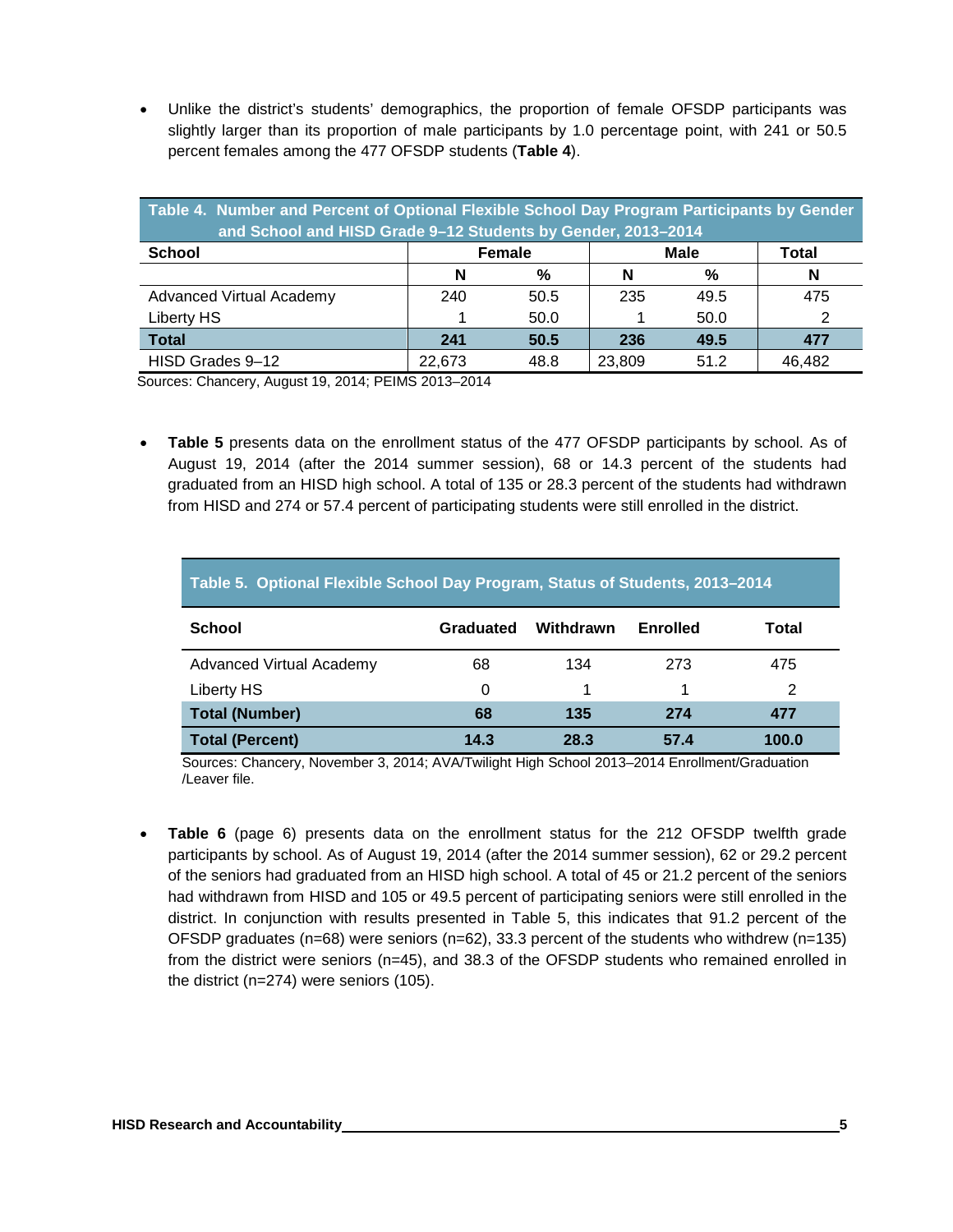#### **Table 6. Optional Flexible School Day Program, Status of Twelfth-Grade Students, ……....….2013–2014**

| <b>School</b>                   | Graduated | Withdrawn | <b>Enrolled</b> | Total |
|---------------------------------|-----------|-----------|-----------------|-------|
| <b>Advanced Virtual Academy</b> | 62        | 44        | 104             | 210   |
| Liberty HS                      |           |           |                 | 2     |
| <b>Total (Number)</b>           | 62        | 45        | 105             | 212   |
| <b>Total (Percent)</b>          | 29.2      | 21.2      | 49.5            | 99.9  |

Sources: Chancery, November 3, 2014; AVA/Twilight High School 2013–2014 Enrollment/Graduation /Leaver file

Note: Percentages do not total 100 due to rounding.

• **Table 7** presents data on participants' final 2013–2014 enrollment and withdrawal or graduation status by grade. As of August 19, 2014, 274 students or 57.4 percent remained enrolled in HISD and 203 or 42.6 percent had withdrawn or graduated.

#### **Table 7. Optional Flexible School Day Program, Final Status of Students, 2013–2014**

| Grade        | <b>Base</b><br><b>Enrollment</b> | <b>Number</b><br>Withdrawn/Graduated | %<br>Withdrawn/Graduated | <b>Number</b><br><b>Enrolled</b> | %<br><b>Enrolled</b> |
|--------------|----------------------------------|--------------------------------------|--------------------------|----------------------------------|----------------------|
| 9            | 36                               | 16                                   | 44.4                     | 20                               | 55.6                 |
| 10           | 92                               | 34                                   | 37.0                     | 58                               | 63.0                 |
| 11           | 137                              | 46                                   | 33.6                     | 91                               | 66.4                 |
| 12           | 212                              | 107                                  | 50.5                     | 105                              | 49.5                 |
| <b>Total</b> | 477                              | 203                                  | 42.6                     | 274                              | 57.4                 |

Sources: Chancery, November 3, 2014, AVA/Twilight High School 2013–2014 Enrollment/Graduation /Leaver file.

Note: Percentages may not total 100 due to rounding.

- The 2013–2014 attendance rate for the 477 OFSDP participants tracked in the PEIMS 500- Flexible Attendance Data Record was 36.5 percent. Of these students, 53 OFSDP participants were in the regular school program and their attendance was recorded in the 400-Basic Attendance Record. The average daily attendance rate of this group was 89.7 percent. However, Advanced Virtual Academy (AVA), the school with 99.6 percent of OFSDP's participants, had an overall attendance rate of 52.6, with OFSDP students at AVA having an attendance rate of 90.0 percent. Only one of the two Liberty High School OFSDP student's attendance was recorded in the 400-Basic Attendance Record.
- **Table 8** (page 7) presents data on OFSDP course enrollment, course completion, and the credits earned by OFSDP participants. Overall, the participants enrolled in 1,725 courses during the 2013–2014 fall, spring, and summer semesters. Students successfully completed 1,270 or 73.6 percent of these courses and earned 416.5 credits. Core course enrollment accounted for 1,049 or 60.8 percent of the total course enrollments and 277.0 or 66.5 percent of the total credits earned.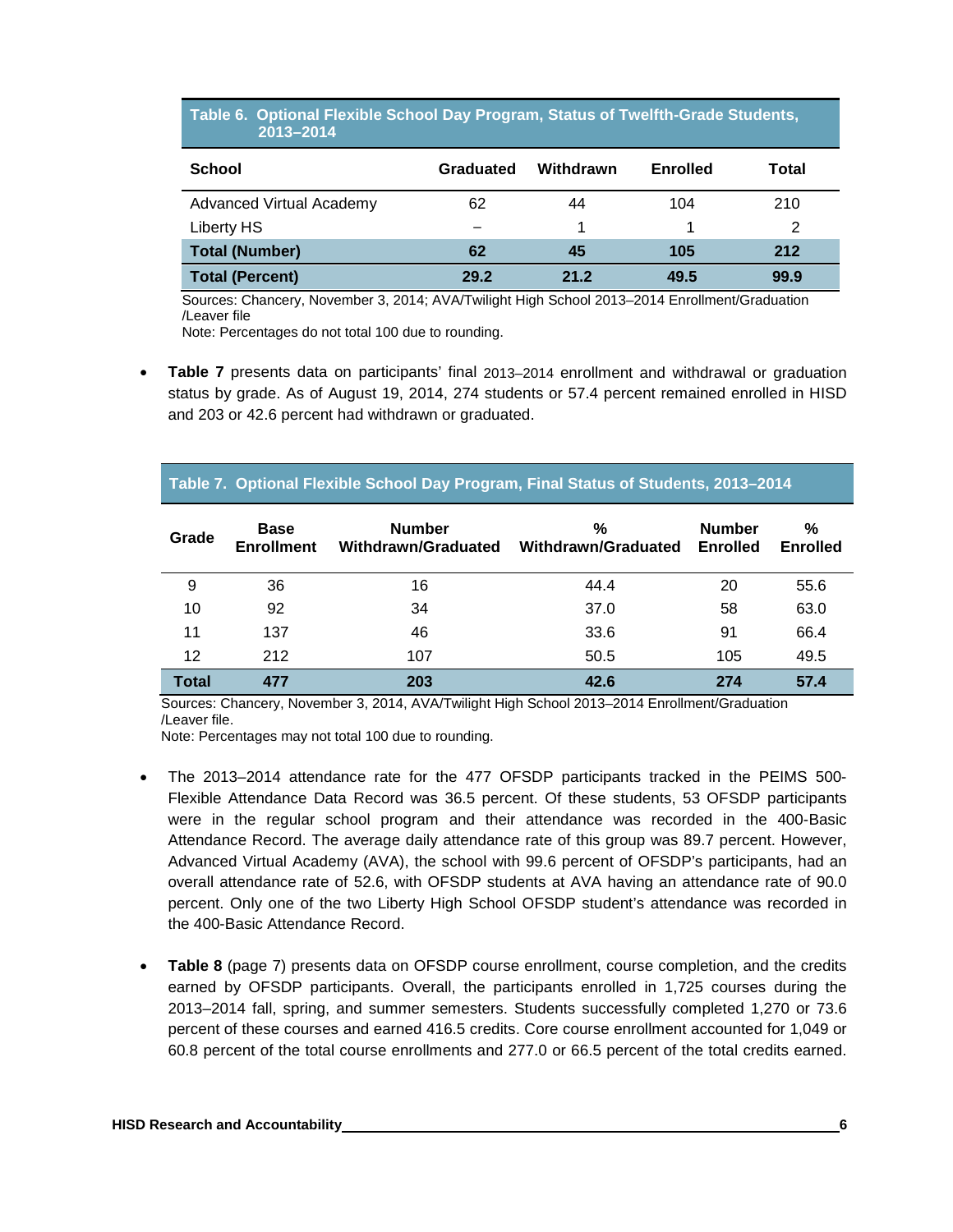Non-core course enrollment comprised 676 or 39.2 percent of the total course enrollments and 139.5 or 33.5 percent of the total credits earned.

| Table 8. Optional Flexible School Day Program Course Enrollment and Credits Earned, 2013-2014 |                     |                  |                |                 |                      |                |                    |                  |                |  |
|-----------------------------------------------------------------------------------------------|---------------------|------------------|----------------|-----------------|----------------------|----------------|--------------------|------------------|----------------|--|
|                                                                                               | <b>Core Courses</b> |                  |                |                 | <b>Other Courses</b> |                | <b>OFSDP Total</b> |                  |                |  |
|                                                                                               |                     | %                | <b>Credits</b> |                 | %                    | <b>Credits</b> |                    | %                | <b>Credits</b> |  |
| <b>School</b>                                                                                 | <b>Enrolled</b>     | <b>Completed</b> | <b>Earned</b>  | <b>Enrolled</b> | <b>Completed</b>     | Earned         | <b>Enrolled</b>    | <b>Completed</b> | <b>Earned</b>  |  |
| <b>AVA</b>                                                                                    | 1.041               | 76.5             | 275.0          | 672             | 69.0                 | 137.5          | 1.713              | 73.6             | 412.5          |  |
| Liberty HS                                                                                    | 8                   | 75.0             | 2.0            | 4               | 100.0                | 2.0            | 12                 | 83.3             | 4.0            |  |
| <b>Total</b>                                                                                  | 1.049               | 76.5             | 277.0          | 676             | 69.2                 | 139.5          | 1.725              | 73.6             | 416.5          |  |

Sources: Chancery SMS, November 3, 2014; Historical Grades Records, November 4, 2014

# **Discussion**

The findings of this report provide information regarding OFSDP's success in providing an alternative school program for students who are at risk of not graduating from high school. Program participation, course completion, and graduation outcomes presented in this report support the HISD's Core Initiative 3: which encompasses providing equity in access to high-quality educational programs and instruction, and closing performance gaps between Asian and White students relative to African American and Hispanic students, including graduation and dropout rates.

This year's 27.8 percent decrease in program enrollment from 2012–2013 to 2013–2014 indicates that fewer at-risk students, African-American and Hispanic students in particular, were able to take advantage of the unique opportunities afforded through this program than last year. Nonetheless, in light of the under-represented populations of Asian and White students, over-represented population of African American students, and fairly comparable population of Hispanic students among the OFSDP participants when compared to HISD's overall demographics, this program helped to advance the academic success of African American and Hispanic students, primarily. Furthermore, in 2013–2014, the proportion of economically disadvantaged students who participated in the OFSDP was closer to the district's proportion (69.0 percent versus 74.2 percent, respectively) when compared to 2012–2013 (52.8 percent versus 71.3 percent, respectively). In addition, 272 or 57.0 percent of OFSDP's 2013–2014 participants were overage students between 20 to 26 years of age. This indicates that OFSDP's flexible assistance to overage students supports the aforementioned District Initiative as well as provides an important and invaluable service to the Houston community at large. Therefore, efforts made to enlist the participation of African American, Hispanic, economically disadvantaged, and overage students should be identified, maintained, and replicated.

Nearly 30.0 percent of participating OFSDP seniors graduated in 2013–2014. In addition, almost 50.0 percent of OFSDP seniors continued their enrollment in the district, which makes graduation a possibility for them in the future. These results are encouraging in light of the special needs of the OFSDP students. However, 21.2 percent of the OFSDP seniors withdrew from HISD schools during the 2013–2014 school year. While this was an impressive improvement over the 30.7 percent of seniors who withdrew in 2012– 2013, it may be helpful to explore potential cultural and other issues that may be impacting the seniors' decision to discontinue their education in the district even after their involvement with the OFSDP program. It may also prove helpful to further ensure that all high schools serving large proportions of economically